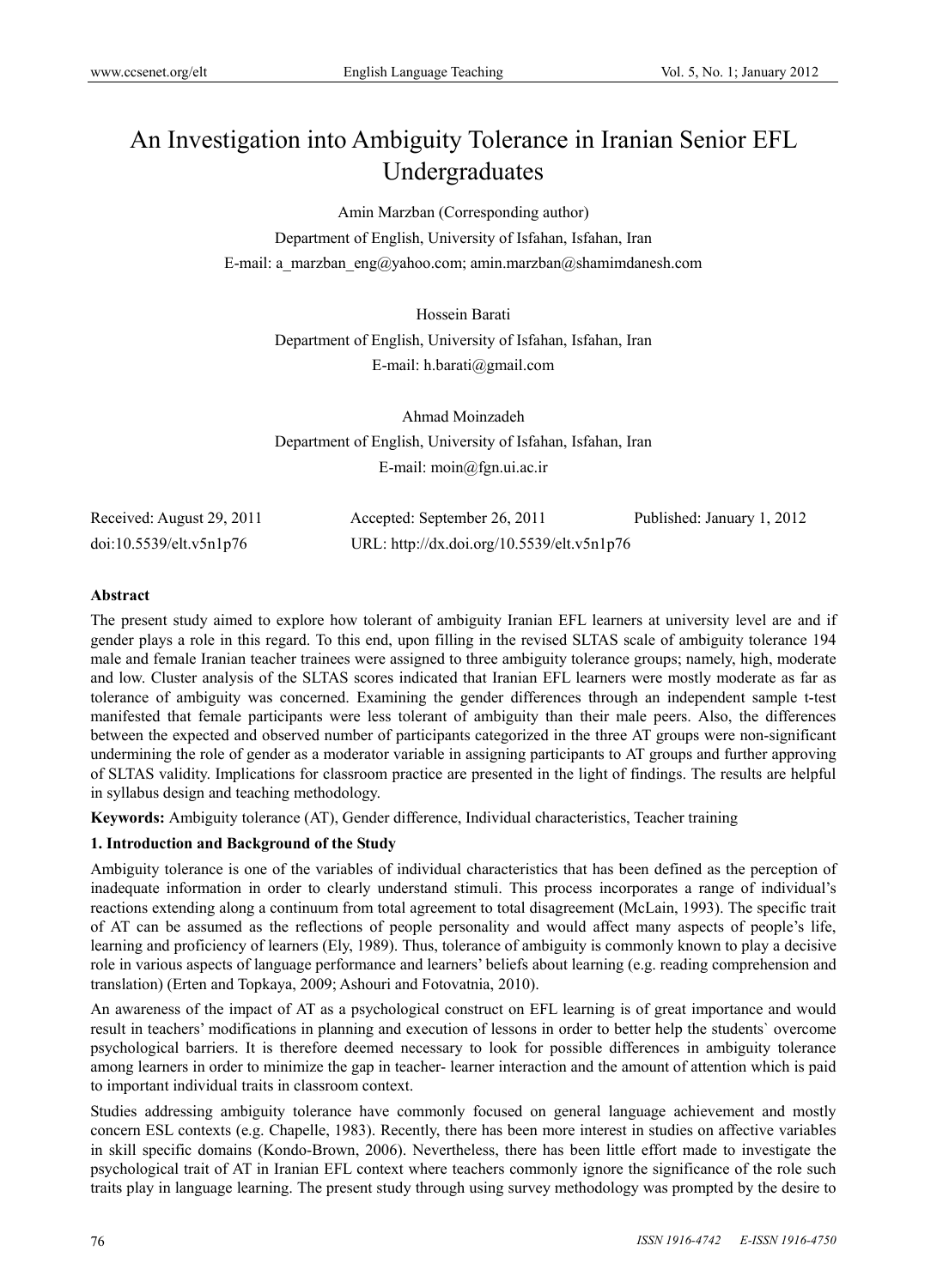understand AT in relation to factors like gender. It can act as a step forward in making teachers aware of the importance of individual characteristics in EFL learning contexts.

Below is presented a brief review of related studies, followed by a description of the research methodology and findings. Upon discussing the findings, conclusions are drawn and suggestions are made with regard to pedagogical perspectives.

# **2. Related Research**

# *2.1 Ambiguity Tolerance Issues*

A substantial body of research in AT studies has been devoted to the definition of ambiguity and tolerance as two related concepts in language learning. The concept of ambiguity has been variously defined throughout the literature. Regarding the number and nature of cues available in given contexts and stimuli, insufficient information about a context, lack of cues or at times too many of them can result in ambiguous situations (McLain, 1993; Budner, 1962). Kazamina (1999: 69) also maintained that ambiguity is marked by "novelty, complexity, insolubility and shortage of structure". Tolerance of ambiguity, then, can be a reflection of our personality which is the same as acceptance of above-mentioned ambiguous situations whereas intolerance assumes uncertainties and unclear meanings as potential sources of discomfort (Norton, 1975; Ely, 1989; Ehrman, 1993; 1994).

As for ambiguous situations in language learning, both Linguistic input and cultural knowledge is able to create such situations either while group work in a classroom context (Ely, 1995) or individually in self-instructed language study (White, 1999). Students are known to face shortage of information, multiple meanings, vagueness, and so on when encountering new lexical and grammatical structures (Chapelle and Roberts, 1986; Grace, 1998). Such problematic situations should be removed to help the learning process move more smoothly. For instance, EFL learners are expected to get rid of vagueness (i.e. ambiguity) through using more optional words and as a result assisting the audience to better comprehend the given input (Sepassi and Marzban, 2005).

# *2.2 Ambiguity Tolerance (AT) and Language Learning Studies*

Should AT be defined as the acceptance of uncertainties (Ely, 1989), this can be applied to the learning context as "an ability to deal with ambiguous new stimuli without frustration or without appeals to authority which allows for indeterminate rather than rigid categorization" (Ellis, 1994: 518). Thus, those learners with higher tolerance of ambiguity are expected to deal with learning a new language with its uncertainties and unknown structural and cultural aspects more easily. Mclain (1993), for instance, reports students with high tolerance of ambiguity to take more risks and be open to change. Such type of students show endurance on tasks and upper levels of achievement (Chapelle, 1983; Naiman, Froclich and Todesco, 1975). Similarly, ambiguity can be accommodated so that it does not impede progress in a language task (White, 1999). Erten and Topkaya (2009) who categorized Turkish EFL learners into three AT groups; namely, high, moderate and low, also found that while the majority were of low level in their tolerance of ambiguity, students' AT, their self-perceived success, and received strategy training correlated significantly. They also stressed the role of learner training in improving tolerance of ambiguity.

An individual's level of AT can influence the use of some language learning strategies. Ehrman and Oxford (1990) classified learners into two types; namely, those with intuitive types of personalities who often have higher levels of AT and those with sensing type of personalities with lower AT levels. The former type of learners were reported to guess from context most of the time whereas the latter type were more likely to avoid such a strategy. A more recent case study of two Japanese learners of English, too, laid proof on the impact of AT on the use of strategies. Nishimo's (2007) study showed that the first student who felt comfortable with ambiguity, i.e. having high levels of tolerance, preferred to fulfill reading tasks without using a dictionary while the second student with less tolerance relied heavily on looking up the unknown words in order to minimize ambiguity.

Ehrman (1993; 1999) specified three different levels for the operation of AT: *intake*; *tolerance of ambiguity proper*; and *accommodation*. Learners are enabled to receive linguistic input with all its unknown elements on the first level and hold contradictory information without necessarily rejecting one of the incomplete elements on the second level. The last level which closely relates to constructivist psychology (Piaget, 1967) involves self adaptation based on the new material. Within this level the learner integrates new information with the existing schemata while restructuring the latter.

Studies on ambiguity tolerance has continuously stressed its relationship to issues such as language achievement (Chapelle and Roberts, 1986; Naiman, et. al. 1978; Lori, 1990; Shemshadi and Shaeiri, 2005), various personality traits (Ehrman and Oxford, 1990), reading comprehension (El-Koumy, 2000; Erten and Topkaya, 2009) and translation belief (Ashouri and Fotovatnia, 2010). The results of above mentioned studies mostly suggest that there may be a positive correlation between the degree of AT and the progress in the stated psychological and pedagogical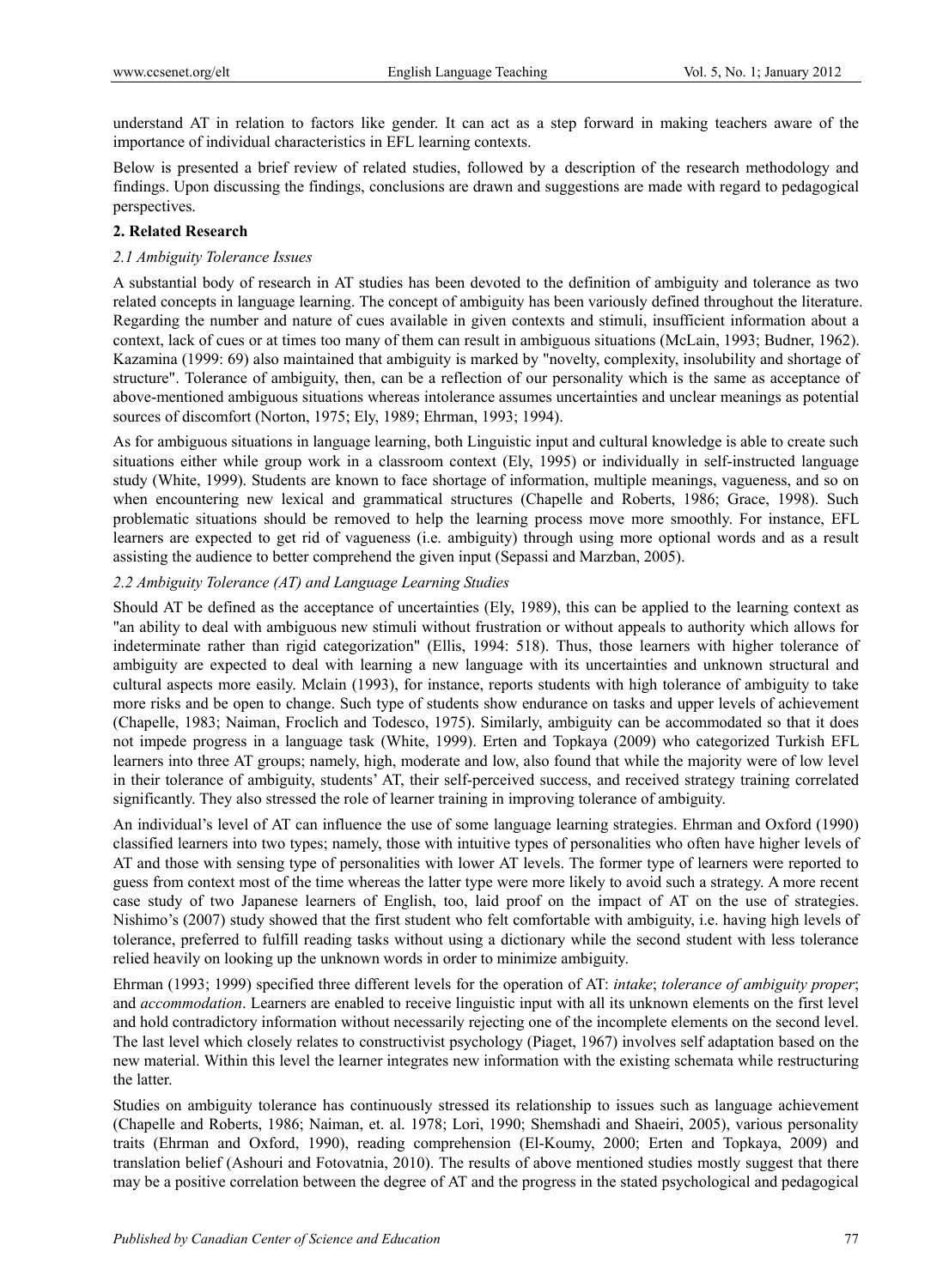areas. For instance, success in multiple choice grammar tests, dictation tests, partially in speaking tests, listening comprehension and imitation tasks indicated such positive relationships between AT and language achievement (Chapelle and Roberts, 1986; Naiman et. al. 1978). However, Ashouri and Fotovatnia (2010), illustrated that ambiguity tolerance, as an individual characteristic, had no effect on translation belief.

#### *2.3 How Important is AT in Language Learning?*

While tolerance of ambiguity remains to be an inevitable individual characteristic which is believed to influence many psychological and pedagogical decisions and according to reviews above relates to achievement in language learning, there are concerns about over-tolerance. This is worrisome because high levels of tolerance may have the reverse effect on the process of language learning, i.e. some kind of unquestioned acceptance. Conversely, lack of sensitivity to ambiguous linguistic data would result in early pidginization or fossilization. (Ely, 1995; Kazamina, 1999).

Thus it seems there is overall consent over the issue that a moderate level of ambiguity tolerance can assist effective language learning to a greater degree. That `s why Ely reiterates " the ideal case, of course, is that of the learner who is neither inhibited by low tolerance of ambiguity nor oblivious to linguistics subtleties" (1995: 93). However, it is yet a matter of controversy as to what is exactly meant by mid point (Kazamina, 1999). It is hereby concluded that more research is needed to clarify the nature of AT and the degree to which its existence can promote language learning.

#### **3. Study**

### *3.1 Aim of the Study*

The present study aimed to understand how tolerant English undergraduate EFL learners are in their last year of studies at Shiraz Azad University along with exploring the relationship between ambiguity tolerance and gender. The following questions were addressed:

- 1. How tolerant are Iranian university undergraduates of ambiguity?
- 2. Are males and females any different in terms of their tolerance of ambiguity?
- *3.2 Setting and Participants*

The study was carried out at Islamic Azad University in Shiraz, Department of English, where English translation and teaching courses are offered at BA level. The data was collected in the second semester of the 2010-2011 academic year during normal class hours. It took the participants about 10 minutes to fill in the Second Language Tolerance of Ambiguity Scale (SLTAS).

Out of 245 (186 full time / 59 part time) senior teacher trainees at Islamic Azad University in Shiraz, Iran, 205 participated in the study. They were also homogenized through an Oxford Placement Test by selecting those whose scores on the test were one SD above and one SD below the mean in order to counter any effect of proficiency level on the performance of participants on the scale.

Some participants were excluded from data analysis due to careless coding, bringing the final number of students to 194. As for the demographic information about the participants, the majority of the 194 undergraduates was females as compared to male students (160—82.4 % vs.  $34 - 17.5$  %). The justification for the lower number of males as compared to females in this study is that female candidates commonly outnumber the opposite gender in selecting English as their major in Iranian university entrance exams. This has long been observed in both state and private universities throughout the country and major cities such as Shiraz, Iran. It also been witnessed in all four intakes of English major who study simultaneously at the university (i.e. freshmen through senior students) where the study was carried out. All the students of 1386 intake at Shiraz Azad University was therefore treated like an intact group in this study. The students had mean age of 21.63 (SD=1.41) which represents a close age band.

#### *3.3 Instrument & Procedure for Data Collection*

The Second Language Tolerance of Ambiguity Scale (SLTAS) (Ely, 1995) was used for collecting the data which embedded some demographic questions. Even though, there are other scales for measuring AT available in the literature (e.g., Budner, 1962; Norton, 1975; McLain 1993), SLTAS was preferred to other similar scales since is known to be the only formally published one especially designed for measuring ambiguity tolerance in language learning to the best of the authors` knowledge.

The version of SLTAS used in this study has 12 items with a five point likert scale that is consistent with the modification Erten and Topkaya (2009) and Dornyei (2001) made in the original version of the scale; namely, inserting a new anchor (not sure) into it in order not to make students take a forced decision between a negative and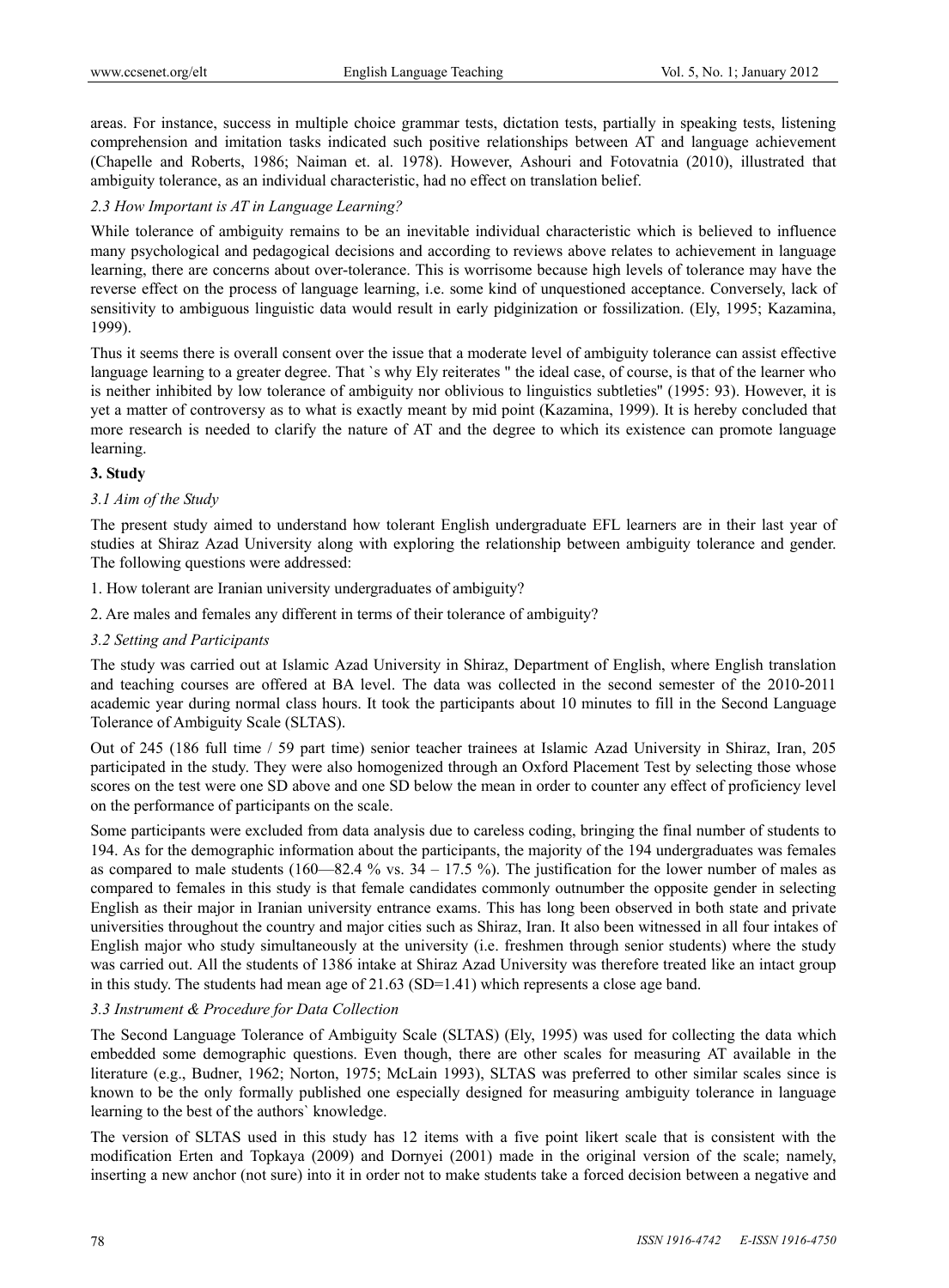positive choice. The items available are meant to measure students' agreement level with statements depicting intolerance of ambiguity in given situations. This version of the SLTAS as shown in Table 1 was previously reported to have high internal consistency (Kazamina, 2000).

# **4. Data Analysis**

In order to answer the first research question, participants were reminded, before filling in the scale, that the items in SLTAS sought their reactions to statements describing intolerance of ambiguity, thus disagreeing with an item is a sign of tolerance in a reverse manner. Likewise, a mean of 3.00 which equals the inserted anchor of not sure can be interpreted as the borderline of tolerance/intolerance. Any value above this borderline will point to lower levels of tolerance while those below it will suggest more degree of tolerance depending on their distance to mean score of 3.00. The study, however, takes a composite score of ambiguity tolerance into consideration instead of dealing with individual items of the scale as separate indicators of ambiguity. Table 1 presents students` mean scores from the SLTAS.

As a rule of thumb, a classification can be made either through the calculation of each student's ambiguity scores and putting him in an ambiguity group ranging from high to low tolerance or running the reductionist statistical technique of cluster analysis which groups the participants according to their scores on one or more variables( Hatch and Lazaraton, 1991).

An item-by-item analysis of the scale revealed a mean range between 3.89 and 2.00, which leads us to the fact that the total score 3.09 should not result in stereotyping since people can be categorized according to their different levels of ambiguity tolerance; namely, low, moderate and high (Ehrman, 1999; Ely, 1995; El-Koumy, 2000). Thus, in order to place the participants in the suggested three ambiguity tolerance groups, a further K-means cluster analysis on SPSS was performed. The results indicated that the participants could be categorized into three distinct clusters of students according to their tolerance scores (See Table 2 & 3). Also, an additional analysis of variance (ANOVA) between the three identified AT groups further confirmed that the obtained clusters were distinct from one another. The differences can be seen in Table 4.

Regarding the second research question, an independent samples t-test was conducted to see whether there are any gender differences. As can be seen in Table 5, even though both groups had a mean score that is above the mid-point expressing lower tolerance of ambiguity, female participants appeared to be less tolerant of ambiguity than their male peers as the mean of female students was closer to higher values than 3 which was considered to be the borderline of tolerance/intolerance. A closer look at the distribution of both genders to each of the previously identified tolerance groups and the analysis of frequency confirmed the results from the t-test. Also a Chi-Square run to check for the possible differences between the number of observed and expected male and female participants in three groups of ambiguity tolerance indicated no significance (See Table 7).

### **5. Findings and Discussion**

### *5.1 How Tolerant/Intolerant are Iranian EFL Learners of Ambiguity?*

The participants reported a level of tolerance almost at the borderline of tolerance/intolerance, actually mildly above it (mean=3.09). This was congruent with some findings in the literature e.g. what Kazamina (1999) found with Greek civil servants. This, too, supports Oxford `s claim as to how language learning can be an ambiguous and stressful experience with its uncertainties (Oxford, 1999). The level of tolerance obtained here shows that Iranian university level students, on average, will not exhibit high tolerance/intolerance of ambiguity, neither accepting input without scrutiny nor prevented from understanding through incomplete linguistic information.

Descriptive statistics combined with cluster analysis and analysis of variance lead us to three different groups of students according to their ambiguity tolerance. An important proportion of participants (f= 110; 56.7%) exhibited moderate level of AT (mean = 38.2), a lower proportion ( $f=60$ ; 30.9%) had low levels of AT (mean= 52.5) and finally a small proportion (f=24; 12.4%) manifested high levels of AT (mean= 19.5). This implies that, expectedly, there are variations among language learners and they will not always tolerate ambiguity to the same degree.

### *5.2 Are Females and Males Different in Terms of Their Tolerance of Ambiguity?*

Gender is believed to relate to many affective constructs in the process of language learning. Thus, looking for possible gender differences in the level of ambiguity tolerance would aid the understanding of male and female abilities as controlled by psychological traits like AT.

The detailed frequency analysis in Table 6 indicates that along with the mean differences in ambiguity scores, large proportions of female participants in this study fell into low (29.4 %) and moderate (58.8%) tolerance groups while the same figures were rather lower with male students (38.2% and 47.1% respectively). 5 out of 34 male students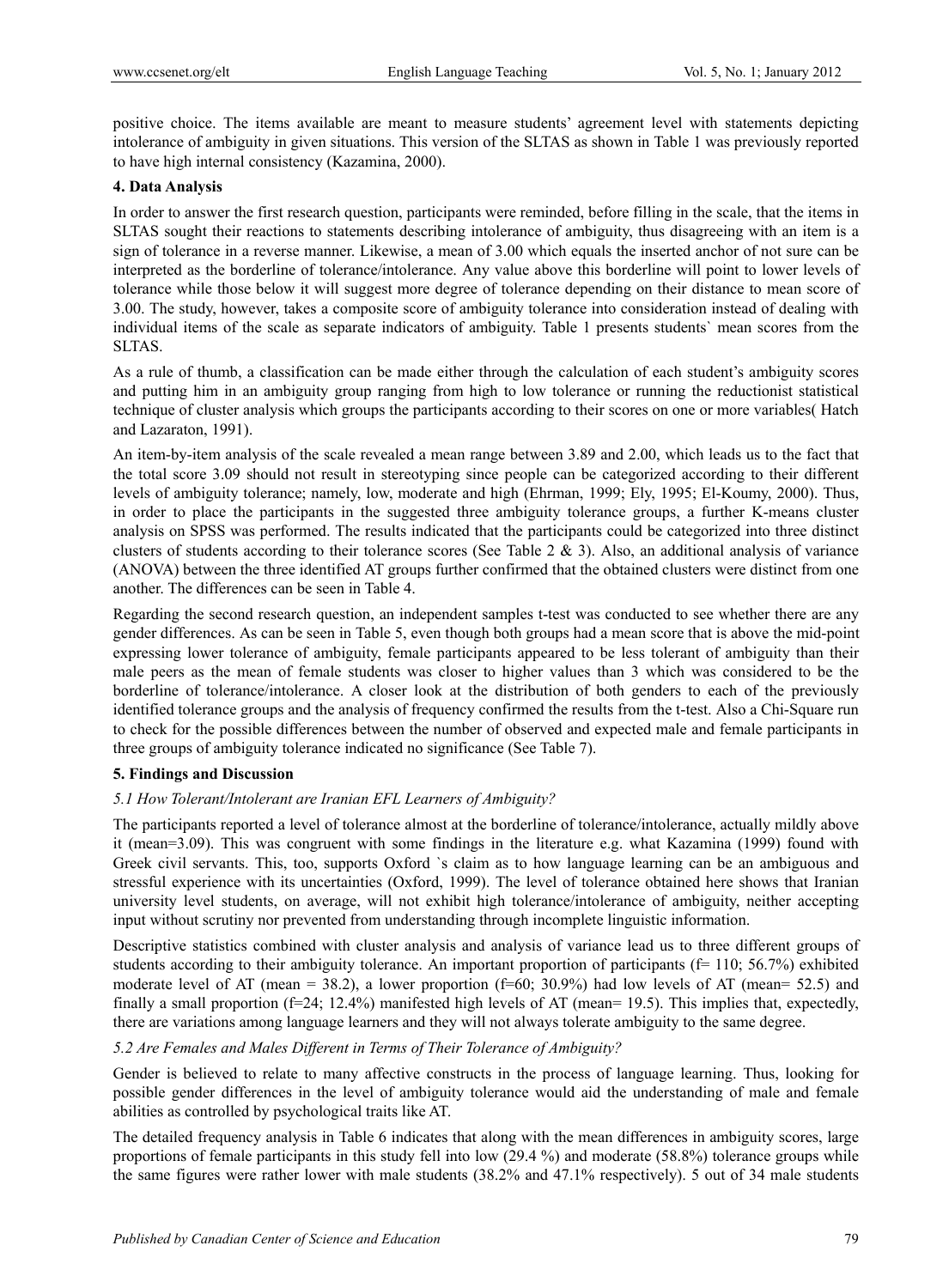(14.7%) reported high tolerance of ambiguity while the proportion of female students who fell into the same tolerance group was 11.9 % (f=19). The overall findings confirm the higher levels of intolerance; namely, lower levels of tolerance, among female students both in this study and similar works which attempted to see how tolerance of ambiguity affects language learning (Erten & Topkaya, 2009).

Finally, the results from the Chi-Square indicated that if gender can be assumed as a moderator variable in the present study, it could not have affected the placement of subjects in the three AT groups, that is male and female participants were likely to be put in the AT groups to the same degree. This obviously lays further proof to the validity of the SLTAS scale of ambiguity tolerance. (See Table 7).

Gender differences in ambiguity tolerance have not received much attention in language studies. Nevertheless, there are studies mostly from affective/cognitive domains that have elaborated on the issue. For instance, men were reported to be less tolerant than women and were shown to have more discomfort both grammatically and lexically as compared to women (Fukuchi & Sakamoto, 2005). Nevertheless, it was maintained that ambiguity tolerance is often less common among men than women.

The outcome of research in the realm of learning styles and personality traits, however, indicates more similarity to findings that report the reverse and are congruent with the results of present study and some other similar ones (e.g. Erten and Topkaya, 2009). Males were often reported to be less field-dependent than females and are thus more strongly capable of finding details from tricky backgrounds more effectively than their female peers (Oxford, 1993). As far as reflection vs. impulsivity distinction is concerned, girls were shown to be more reflective than boys; namely, tending to think details when making a decision while males tend to be more impulsive; namely, being impatient as a result of uncertainty in decision making (Larsen-Freeman and Long, 1991). This further indicates that females are more closure oriented and therefore less tolerant of ambiguity when confronted with language learning issues. This way, males would find language learning less discomforting than females.

#### **6. Conclusion**

The present study aimed to explore the nature of ambiguity tolerance in EFL learners and its likely relationships with personal variables like gender. The first drawn conclusion is that the Iranian university level EFL learners were mostly shown to have a moderate level of ambiguity tolerance in language learning. The cluster analysis also approved of this finding where the majority of the learners were placed in either moderate or low AT groups. Thus indicating that only a small number of the participants were of high AT; namely, assigned to low ambiguity intolerance group. Therefore, it can be suggested that learners in an EFL context are generally either intolerant of ambiguity or having moderate levels of this trait.

Exploring gender differences in relation with ambiguity tolerance revealed that females are less tolerant of ambiguities (i.e. more intolerant of AT) in the language learning context than their male classmates. This shows that females' intolerance of ambiguities in language would result in studying more closely to look for the details; a useful strategy applied to complex issues in the process of language learning. A further Chi-square pointed to the fact that the differences between the number of observed and expected male and female participants in each ambiguity group were non-significant which leads us to realize that gender has not contributed to categorization of EFL learners in a certain level of AT. This way SLTAS further proves its validity.

The pedagogical implication of the present study is the interference of AT levels with the learning process in the first place. A certain level of intolerance (e.g. high) can act as a kind of hindrance in the process of language learning. Should teachers be regarded as influential members in learning contexts, they are expected to play a role in assisting learners in their efforts to reach greater success in language learning specially when ambiguities are confronted. This very role is manifested in teachers' responsibility to promote students' awareness of methods, procedures and teaching content as well. As Dornyei (2005) explained, learners feel more self-confident and motivated in the language classroom if they are informed about procedures applied to classroom context which would help lower tolerance of ambiguity.

The teacher trainees who participated in this study were mainly found to be either moderate or low as far as AT was concerned. Since they are expected to assist their future students in handling ambiguities, it turns out to be quite essential for them to increase their own tolerance of ambiguity at least before starting their professional teaching career. Oxford and Ehrman (1988) proposed a list of learning strategies which proved to promote AT (e.g. translation and comprehension of texts without a dictionary, teaching affixation and derivation issues, etc.) that can be used by such teacher trainees to overcome ambiguities where they appear disruptive. Probably, this very need is of greater importance for the female teacher trainees in their future ventures.

As for limitations of the present study, it is worth mentioning that the participants of the present study came from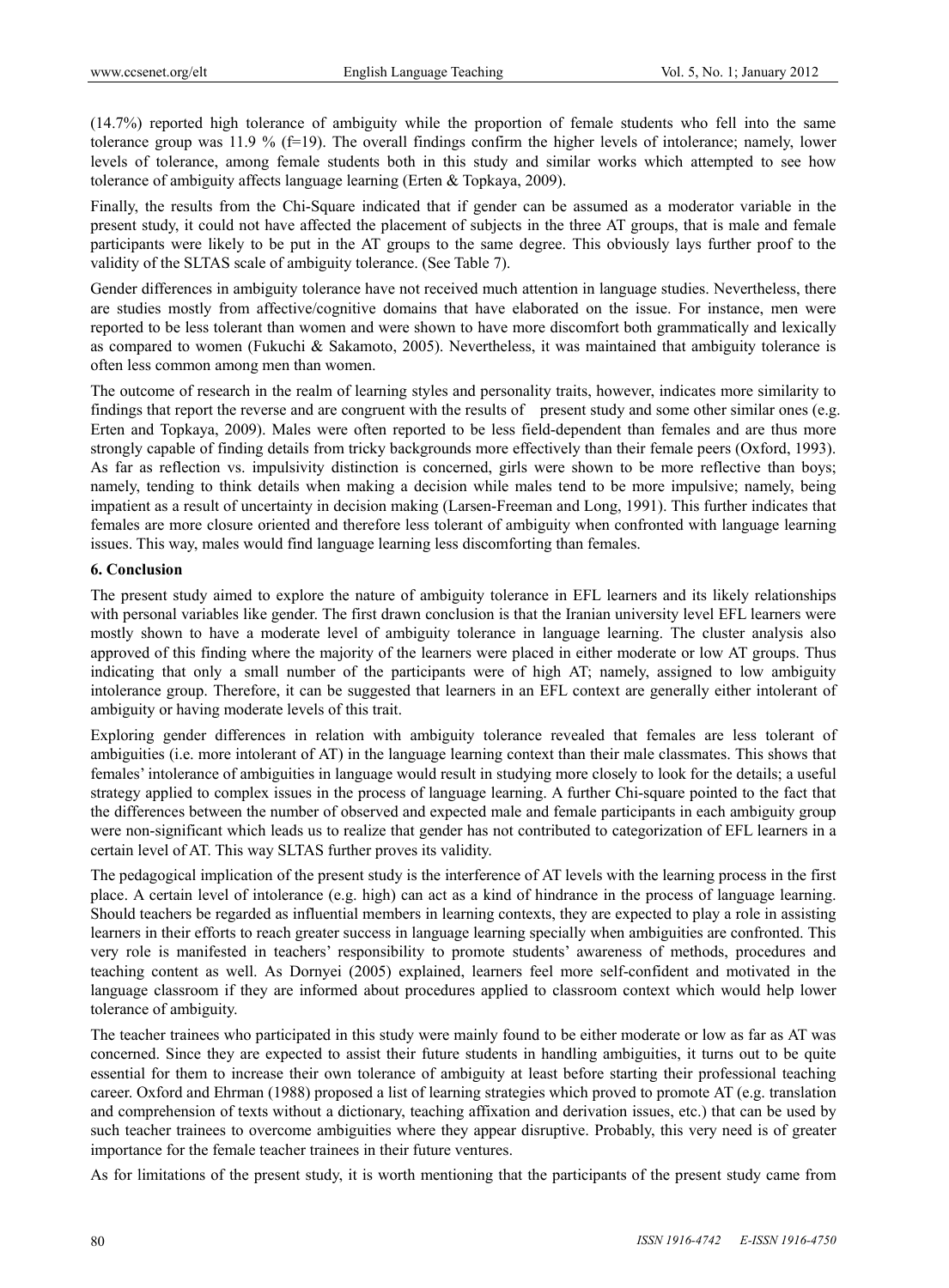senior EFL undergraduates in one university. Thus, one would need to focus on larger samples from various educational contexts in further research. Second, a single ambiguity tolerance scale was employed in the present paper while it would yield interesting results if the subjects are exposed to other scales of AT measurement and a comparison is made among them for EFL learners of other academic levels.

#### **References**

Ashouri, A. F., & Fotovatnia, Z. (2010). The Effect of Individual Differences on Learners' Translation Belief in EFL Learning. *English Language Teaching*, 3(4), 228-236

Budner, S. (1962). Intolerance of ambiguity as a personality variable. *Journal of Personality*, 30, 29-50

Chapelle, C., & Roberts, C. (1986). Ambiguity tolerance and field independence as predictors in English as a second language. *Language Learning*, 36 (1), 27-45. http://dx.doi.org/10.1111/j.1467-1770.1986.tb00367.x

Dornyei, Z. (2005). *The psychology of the language learner*. London: Lawrence Earlbaum Associates.

Ehrman, M., & Oxford, R. (1990). Adult language learning styles and strategies in an intensive training setting. *Modern Language Journal*, 74 (3), 311-327. http://dx.doi.org/10.2307/327627

Ehrman, M. E. (1993). Ego boundaries revisited: toward a model of personality and learning. In Alatis J.E. (ed.), *Strategic interaction and language acquisition: theory, practice, and research*. Washington, DC: Georgetown University.

Ehrman, M. E. (1994). Weakest and strongest learners in intensive language training: a study of extremes. In Klee C. A. (ed.), *Faces in a crowd: the individual learner in multisection courses*. Boston: MA, Heinle & Heinle.

Ehrman, M. (1999). Ego boundries and tolerance of ambiguity in second language learning. In Arnold, J. (ed.), *Affect in language learning*. Cambridge: Cambridge University Press.

El-Koumy, A. S. A. (2000). Differences in FL reading comprehension among high-, middle-, and low-ambiguity tolerance students. Paper presented at the national symposium on English language teaching in Egypt, March 21-23, 2000. Ain Shams University, Egypt (ED 445534).

Ellis, R. (1994). *The study of second language acquisition*. Oxford: Oxford University Press.

Ely, C. (1989). Tolerance of ambiguity and use of second language strategies. Foreign Language Annals, 22, 437-445. http://dx.doi.org/10.1111/j.1944-9720.1989.tb02766.x

Erten, I. H., & Topkaya, E. Z. (2009). Understanding tolerance of ambiguity of EFL learners in Reading Classes at tertiary level. *Novitas-Royal*, 3(1), 29-44

Fukuchi, N. T., & Sakamoto, R. (2005). Affective dimensions of the Japanese foreign language learner: implications for psychological learner development in Japan. *Journal of Multilingual and Multicultural Development*, 26(4), 333-350

Grace, C. (1998). Personality type, tolerance of ambiguity, and vocabulary retention in CALL. *CALICO Journal*, 15(1-3), 19-46

Hatch, E., & Lazaraton, A. (1991). *The research manual: Design and statistics for applied linguistics*. Boston, MA: Heinle & Heinle.

Kazamina, V. (1999). How tolerant are Greek EFL learners of foreign language ambiguities. Leeds Working Papers in Linguistics, 7, 69-78. [Online] Available: http://www.leeds.ac.uk/linguistics/WPL/WP1999/kazamina (February 11, 2009)

Kondo-Brown, K. (2006). Affective variables and Japanese L2 reading ability. *Reading in a Foreign Language*, 18(1), 55-71

Larsen-Freeman, D., & Long, M. (1991). An introduction to second language acquisition research. London: Longman.

McLain, D. L. (1993). The MSTAT-I: A new measure of an individual's tolerance for ambiguity. *Educational and Psychological Measurement*, 53, 183-189. http://dx.doi.org/10.1177/0013164493053001020

Naiman, N., Frohlich, M., & Todesco, A. (1975). The good language learner; *TESL Talk*, 6, 58-75

Naiman, N., Frohlich, M., Stern, H., & Todesco, A. (1978). *The good language learner*. Toronto: Ontario Institute for Studies in Education.

Nishimo, T. (2007). Beginning to read extensively: a case study with Mako and Fumi. *Reading in a Foreign Language*, 19(2), 76-105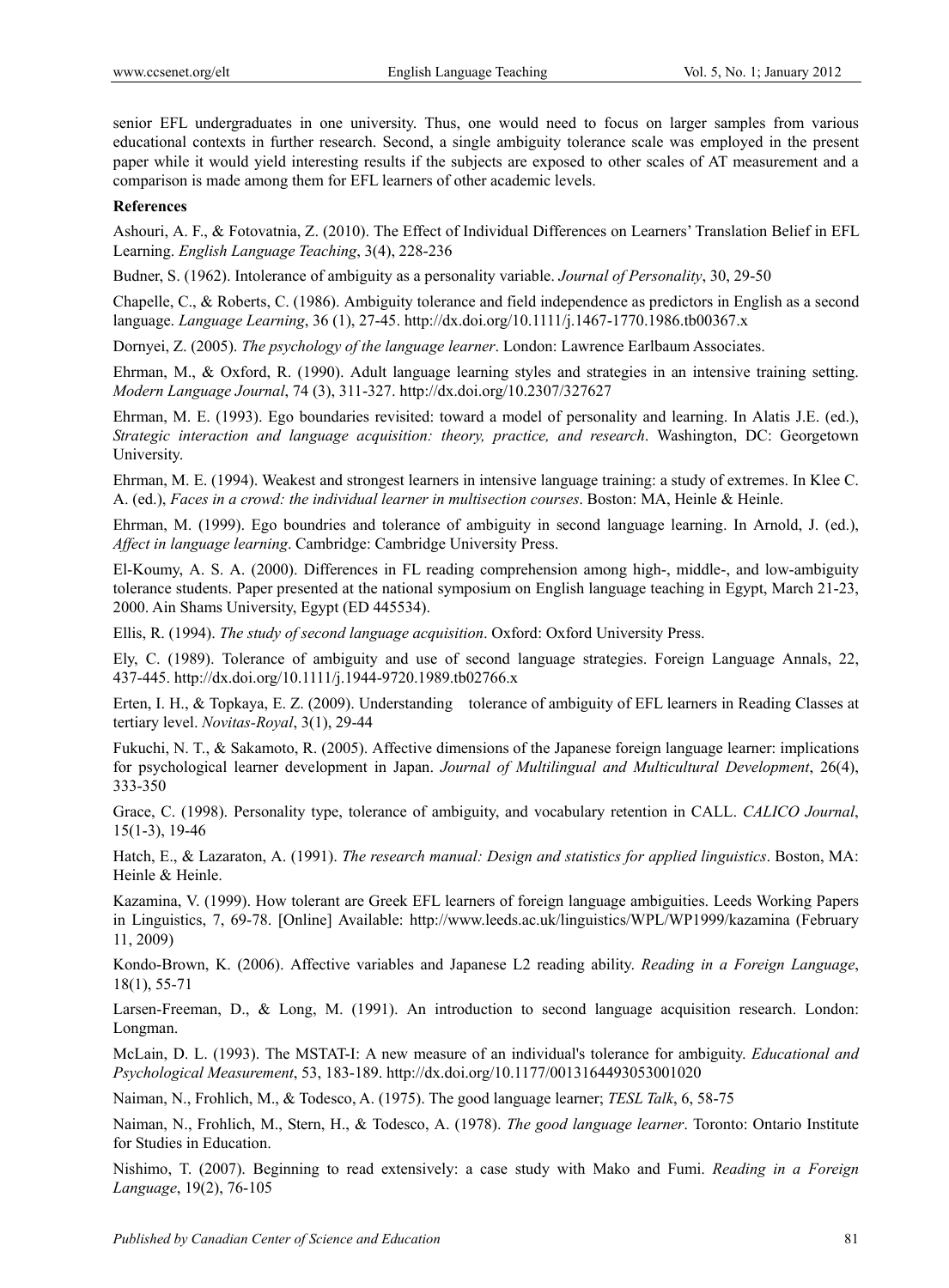Norton, R. W. (1975). Measurement of ambiguity tolerance. *Journal of Personality Assessment*, 39, 607-619. http://dx.doi.org/10.1207/s15327752jpa3906-11

Oxford, R., & Ehrman, M. E. (1988). Ants and grasshoppers badgers and butterflies: Qualitative exploration of adult language learning styles and strategies. Paper Presented at the Symposium on Research Perspectives on Adult Learning, Ohio State University.

Oxford, R. (1993). Instructional implications of gender differences in language learning styles and strategies. *Applied Language Learning*, 4, 65-94

Oxford, R. (1999). Anxiety and the language learner: new insights. In Arnold, J. (ed.), *Affect in language learning*. Cambridge: Cambridge University Press.

Piaget, J. (1967). *Six psychological studies*. New York: Random House.

Sepassi, F., & Marzban, A. (2005). On the effects of economization and disambiguation in the production of EFL learners. Asian EFL Journal, 2, Article 2. [Online] Available: www.asian-efl-journal.com (March18, 2011)

Shemshadi, A., & Shaeiri, M. R. (2005). The Impact of AT Change on Language Proficiency of EFL Learners. *Danshvar Raftar*, 10, 79-84

White, C. (1999). Expectations and emergent beliefs of self-instructed language learners. *System*, 27, 443-457. http://dx.doi.org/10.1016/S0346-251X(99)00044-5

| Item                                                                                                                       | N   | Mean | <b>SD</b> |
|----------------------------------------------------------------------------------------------------------------------------|-----|------|-----------|
| 1. When I'm reading something in English, I feel impatient when<br>I don't totally understand the meaning                  | 194 | 3.12 | 1.37      |
| 2. It bothers me that I don't understand everything the teacher<br>says in English                                         | 194 | 3.77 | 1.13      |
| 3. When I write English compositions, I don't like it when I can't<br>express my ideas exactly                             | 194 | 3.80 | 1.10      |
| 4. It is frustrating that sometimes I don't understand completely<br>some English grammar                                  | 194 | 3.86 | 1.10      |
| 5. I don't like the feeling that my English pronunciation is not<br>quite correct                                          | 194 | 3.89 | 1.12      |
| 6. I don't enjoy reading something in English that takes a while<br>to figure out completely                               | 194 | 3.38 | 1.21      |
| 7. It bothers me that even though I study English grammar some<br>of it is hard to use in speaking and writing             | 194 | 3.67 | 1.19      |
| 8. When I'm writing in English, I don't like the fact that I can't<br>say exactly what I want                              | 194 | 3.59 | 1.21      |
| 9. It bothers me when the teacher uses an English word that I<br>don't know                                                | 194 | 3.05 | 1.24      |
| 10. When I' m speaking in English, I feel uncomfortable if I can't<br>communicate my ideas clearly                         | 194 | 3.49 | 1.25      |
| 11. I don't like the fact that sometimes I can't find English words<br>that mean the same as some words in my own language | 194 | 2.66 | 1.26      |
| 12. One thing I don't like about reading in English is having to<br>guess what the meaning is                              | 194 | 2.00 | 1.03      |
| Total                                                                                                                      | 194 | 3.09 | 1.08      |

Table 1. Ambiguity Tolerance Scores from SLTAS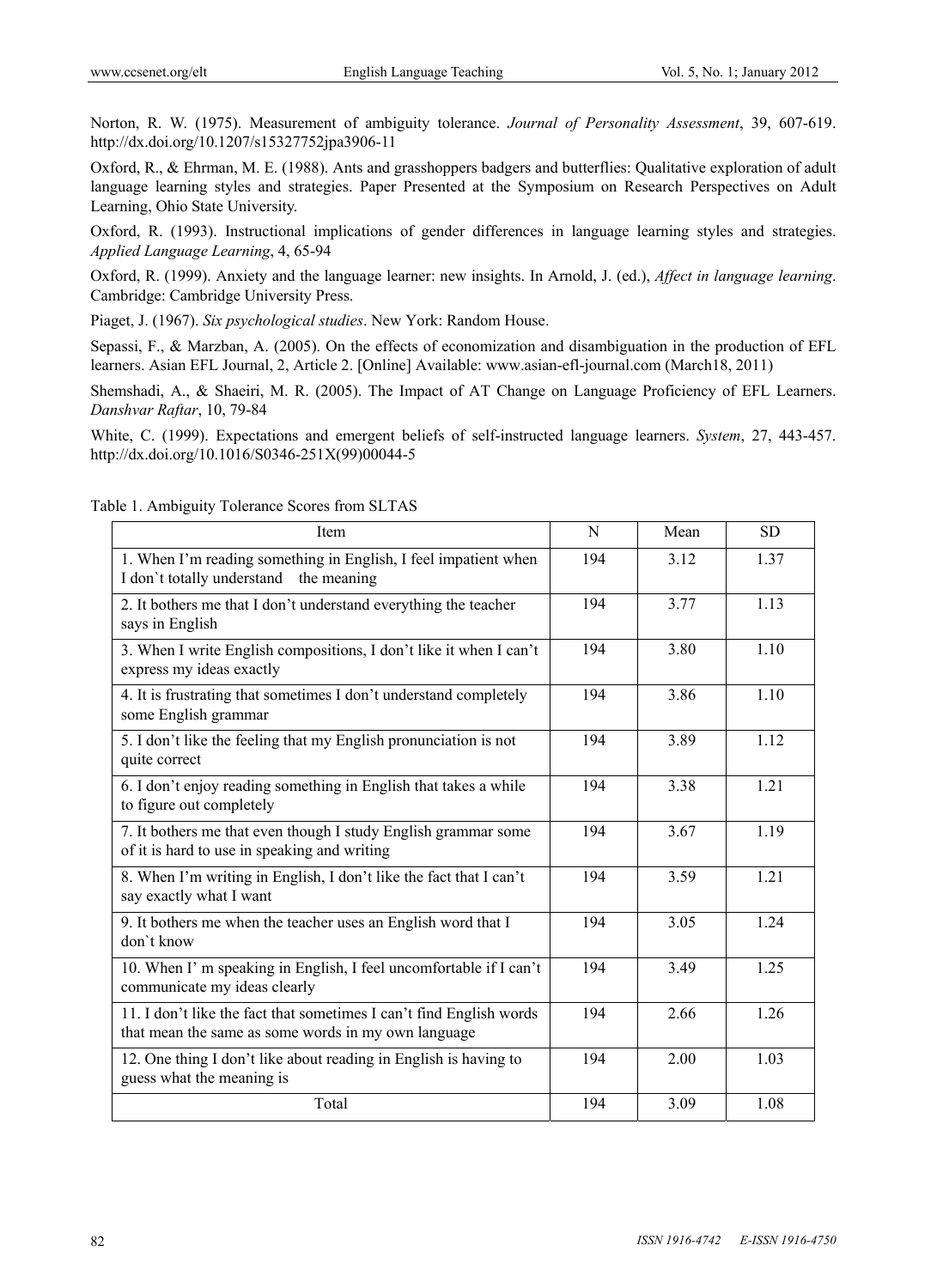|          |     |      |           |            | CI.<br>for<br>95% | <b>CI</b><br>95% |         |         |
|----------|-----|------|-----------|------------|-------------------|------------------|---------|---------|
|          | N   | Mean | <b>SD</b> | Std. Error | Mean              | for Mean         | Minimum | Maximum |
|          |     |      |           |            | (Lower)           | (Upper           |         |         |
|          |     |      |           |            | Band)             | Band)            |         |         |
| High     | 24  | 19.5 | 3.0205    | .6165      | 18.3079           | 20.8588          | 12.00   | 24.00   |
| Moderate | 110 | 38.2 | 6.3779    | .6081      | 37.0311           | 39.4416          | 25.00   | 47.00   |
| Low      | 60  | 52.5 | 3.5054    | .4526      | 51.5944           | 53.4056          | 48.00   | 60.00   |
|          |     |      |           |            |                   |                  |         |         |
| Total    | 194 | 40.3 | 11.3967   | .8182      | 38.7264           | 41.9540          | 12.00   | 60.00   |

Table 2. Cluster of students according to their tolerance of ambiguity

Table 3. Student grouping illustrated in percentage of AT

|          | Frequency | Percent | Valid Percent | <b>Cumulative Percent</b> |
|----------|-----------|---------|---------------|---------------------------|
| High     | 24        | 12.4    | 12.4          | 12.4                      |
| Moderate | 110       | 56.7    | 56.7          | 69.1                      |
| Low      | 60        | 30.9    | 30.9          | 100.0                     |
|          |           |         |               |                           |
| Total    | 194       | 100.0   | 100.0         |                           |

Table 4. Diffrences between three AT clusters

|                | of<br>Sum | df  | Mean Square | F       | Sig. |
|----------------|-----------|-----|-------------|---------|------|
|                | Squares   |     |             |         |      |
| Bewteen Groups | 19698.859 | 2   | 9849.429    | 350.410 | .000 |
|                |           |     |             |         |      |
| Within Groups  | 5368.688  | 191 | 28.108      |         |      |
|                |           |     |             |         |      |
|                |           |     |             |         |      |
| Total          | 25067.546 | 193 |             |         |      |

Table 5. Gender differences in ambiguity tolerance

|           | Gender | N   | Mean   | <b>SD</b> | Mean       | t value | df  | Sig. |
|-----------|--------|-----|--------|-----------|------------|---------|-----|------|
|           |        |     |        |           | Difference |         |     |      |
| Ambiguity | Female | 160 | 3.3803 | .4032     | .2295      | 3.098   | 158 | .002 |
| Score     |        |     |        |           |            |         |     |      |
| Ambiguity | Male   | 34  | 3.1420 | .5235     | .2295      | 3.098   | 158 | .002 |
| Score     |        |     |        |           |            |         |     |      |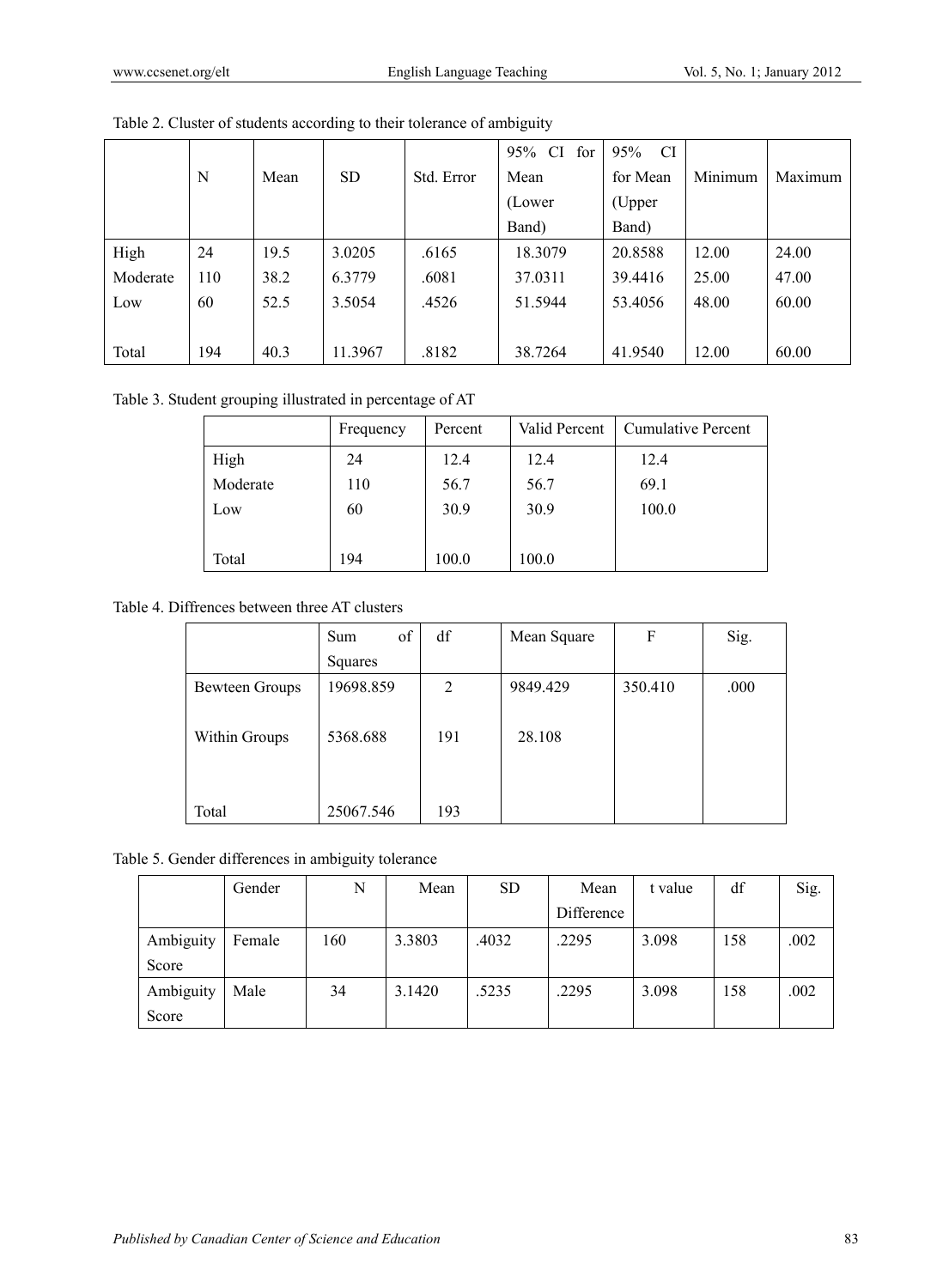|            |        |                       | high   | moderate | low    | Total  |
|------------|--------|-----------------------|--------|----------|--------|--------|
| Sex        | Male   | Count                 | 5      | 16       | 13     | 34     |
|            |        | <b>Expected Count</b> | 4.2    | 19.3     | 10.5   | 34.0   |
|            |        | % within sex          | 14.7%  | 47.1%    | 38.2%  | 100.0% |
|            |        | % within Gsum         | 20.8%  | 14.5%    | 21.7%  | 17.5%  |
|            |        | % of total            | 2.6%   | 8.2%     | 6.7%   | 17.5%  |
| <b>Sex</b> | Female | Count                 | 19     | 94       | 47     | 160    |
|            |        | <b>Expected Count</b> | 19.8   | 90.7     | 49.5   | 160.0  |
|            |        | % within sex          | 11.9%  | 58.8%    | 29.4%  | 100.0% |
|            |        | % within Gsum         | 79.2%  | 85.5%    | 78.3%  | 82.5%  |
|            |        | % of total            | 9.8%   | 48.5%    | 24.2%  | 82.5%  |
| Total      |        | Count                 | 24     | 110      | 60     | 194    |
|            |        | <b>Expected Count</b> | 24.0   | 110.0    | 60.0   | 194.0  |
|            |        | % within sex          | 12.4%  | 56.7%    | 30.9%  | 100.0% |
|            |        | % within Gsum         | 100.0% | 100.0%   | 100.0% | 100.0% |
|            |        | % of total            | 12.4%  | 56.7%    | 30.9%  | 100.0% |

Table 7. Chi-Square tests for differences between expected and observed frequencies in gender-based AT groups

|                    | Value    | df | Asymp. Sig. |
|--------------------|----------|----|-------------|
|                    |          |    | $(2-sided)$ |
| Pearson Chi-Square | 1.569(a) | 2  | .456        |
| Likelihood Ratio   | 1.555    | 2  | .460        |
| Linear-by-linear   | .254     |    | .614        |
| Association        |          |    |             |
|                    |          |    |             |
| N of Valid Cases   | 194      |    |             |

(a). 1 cells (16.7%) have expected count less than 5. The minimum expected count is 4.21.